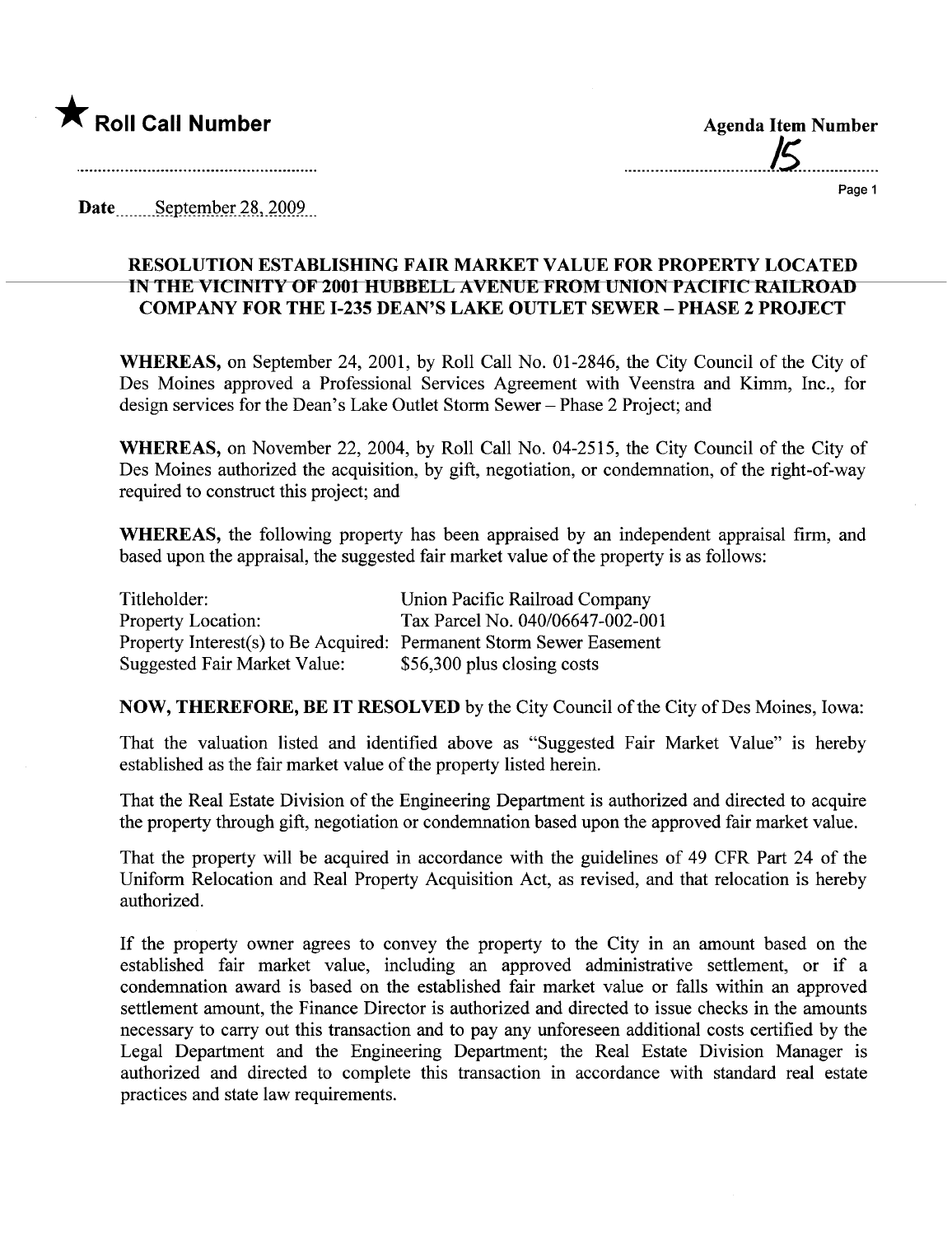

..................~:~~~.~7~:~=~~~

Page 2

**Agenda Item Number** 

Date September 28, 2009

the contract of the contract of the contract of the contract of the contract of

That the Real Estate Division of the Engineering Deparment is directed to obtain the Legal Department's review and approval of all closing documents prior to closing.

That the City Clerk is hereby authorized and directed to endorse upon the real estate documents listed above the approval and acceptance of this Council, the Mayor is authorized and directed to sign all necessary real estate documents, and the City Clerk is further authorized and directed to deliver the aforementioned documents to the Real Estate Division Manager, who shall proceed to closing in accordance with standard real estate practices.

That the Real Estate Division Manager is hereby authorized and directed to execute Maintain Vacancy Agreements and Rental Agreements, if necessary.

(Council Communication No. 09- $\cancel{691}$ )

Moved by to adopt.

APPROVED AS TO FORM:<br> $\sqrt{\sqrt{\lambda}}$ 

Assistant City Attorney

| <b>COUNCIL ACTION</b> | <b>YEAS</b> | <b>NAYS</b> | <b>PASS</b> | <b>ABSENT</b>                                  | <b>CERTIFICATE</b>                                                                                              |  |
|-----------------------|-------------|-------------|-------------|------------------------------------------------|-----------------------------------------------------------------------------------------------------------------|--|
| <b>COWNIE</b>         |             |             |             |                                                |                                                                                                                 |  |
| <b>COLEMAN</b>        |             |             |             |                                                | I, DIANE RAUH, City Clerk of said City hereby                                                                   |  |
| <b>HENSLEY</b>        |             |             |             |                                                | certify that at a meeting of the City Council of<br>said City of Des Moines, held on the above date,            |  |
| <b>KIERNAN</b>        |             |             |             | among other proceedings the above was adopted. |                                                                                                                 |  |
| <b>MAHAFFEY</b>       |             |             |             |                                                |                                                                                                                 |  |
| <b>MEYER</b>          |             |             |             |                                                | IN WITNESS WHEREOF, I have hereunto set my<br>hand and affixed my seal the day and year first<br>above written. |  |
| <b>VLASSIS</b>        |             |             |             |                                                |                                                                                                                 |  |
| <b>TOTAL</b>          |             |             |             |                                                |                                                                                                                 |  |
| <b>MOTION CARRIED</b> |             |             |             | <b>APPROVED</b>                                |                                                                                                                 |  |
|                       |             |             |             | Mayor                                          | City Clerk                                                                                                      |  |